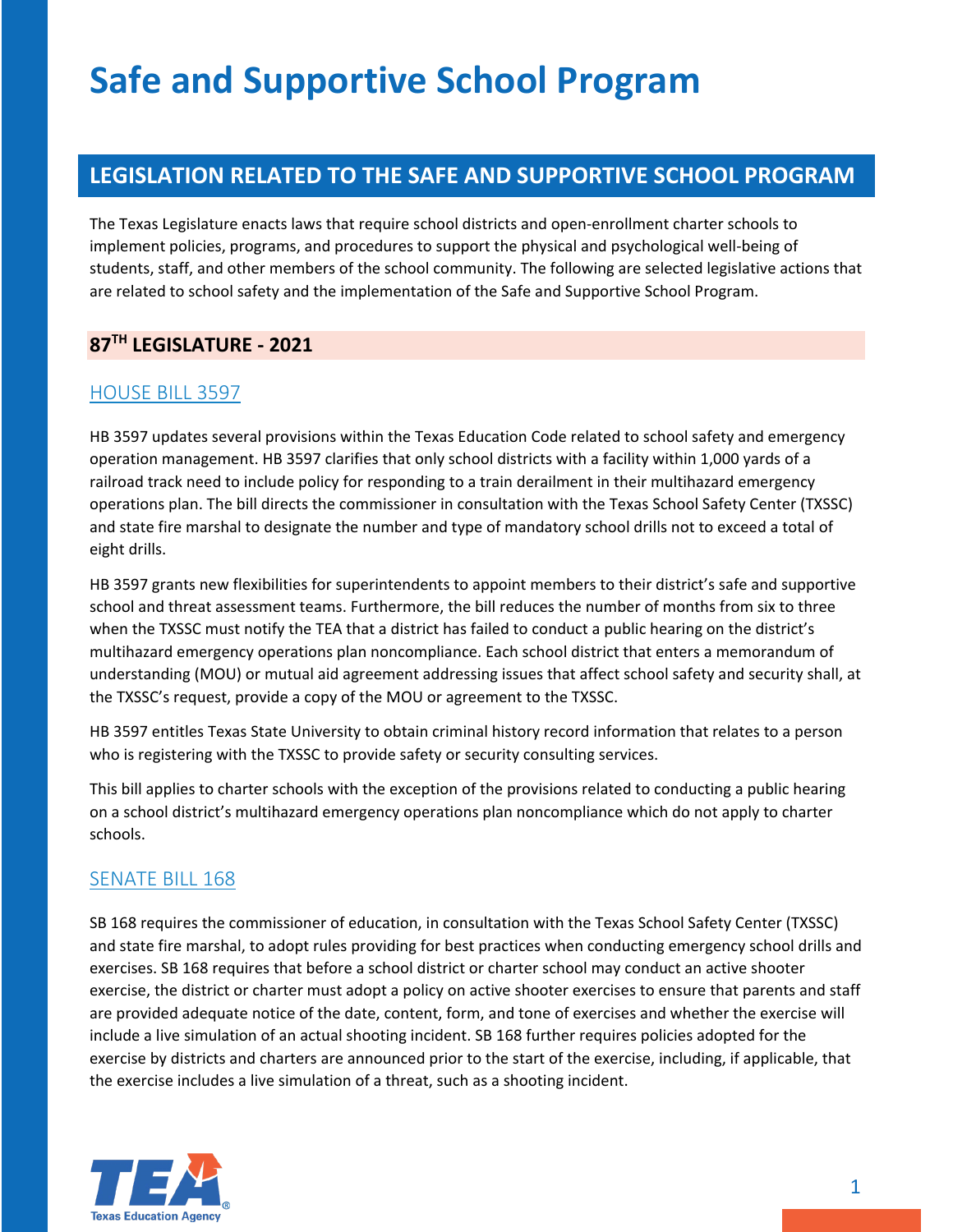Districts and charters must notify first responder organizations that would likely respond in the event of a false report or alarm of the exercise and create a safe zone around the area to keep out actual firearms, ammunition, or other weapons. SB 168 requires that the exercise be age and developmentally appropriate and be developed by a team of administrators, teachers, school-based mental health professionals, and law enforcement officers, with input from parents and students. The exercise must incorporate trauma-informed practices to directly address the well-being of students who participate. SB 168 applies with the beginning of the 2021-2022 school year.

#### [SENATE BILL 1831](https://capitol.texas.gov/BillLookup/Text.aspx?LegSess=87R&Bill=SB1831)

SB 1831, cited as the "No Trafficking Zone Act," requires each public or private primary or secondary school to post warning signs in specific locations on the school's premises regarding increased penalties for human trafficking. The TEA, in consultation with the Human Trafficking Prevention Task Force, must adopt rules regarding the placement, installation, design, size, wording and maintenance procedures for the warning signs. The rules must stipulate that warning signs should be at least 8-1/2 by 11 inches in size and be written in both English and Spanish.

SB 1831 directs the TEA to provide the signs to schools at no cost. If the agency is unable to furnish enough signs, the TEA may provide a school fewer signs than the number necessary to comply with SB 1831's posting requirements and prioritize sign distribution to locations based on criminal activity reports in areas near that school.

#### SENATE [BILL 2050](https://capitol.texas.gov/BillLookup/Text.aspx?LegSess=87R&Bill=SB2050)

SB 2050 requires local education agencies (LEAs) to update their policies and procedures related to bullying to prevent and mediate bullying incidents between students.

- The bill directs the TEA to adopt minimum standards for an LEA's policy related to bullying which must:
- Include an emphasis on bullying prevention by focusing on school climate and building healthy relationships between students and staff;
- Require each district campus to establish a committee to address bullying by focusing on prevention efforts and health and wellness initiatives;
- Require students at each grade level to meet periodically for instruction on building relationships and preventing bullying, including cyberbullying;
- Include an emphasis on increasing student reporting of bullying incidents to school employees by increasing awareness about district reporting procedures and providing for anonymous reporting of bullying incidents;
- Require districts to collect information annually through student surveys on bullying, including cyberbullying and use those survey results to develop action plans to address student concerns regarding bullying, including cyberbullying; and
- Require districts to develop a rubric or checklist to assess an incident of bullying and to determine the district's response to the incident.

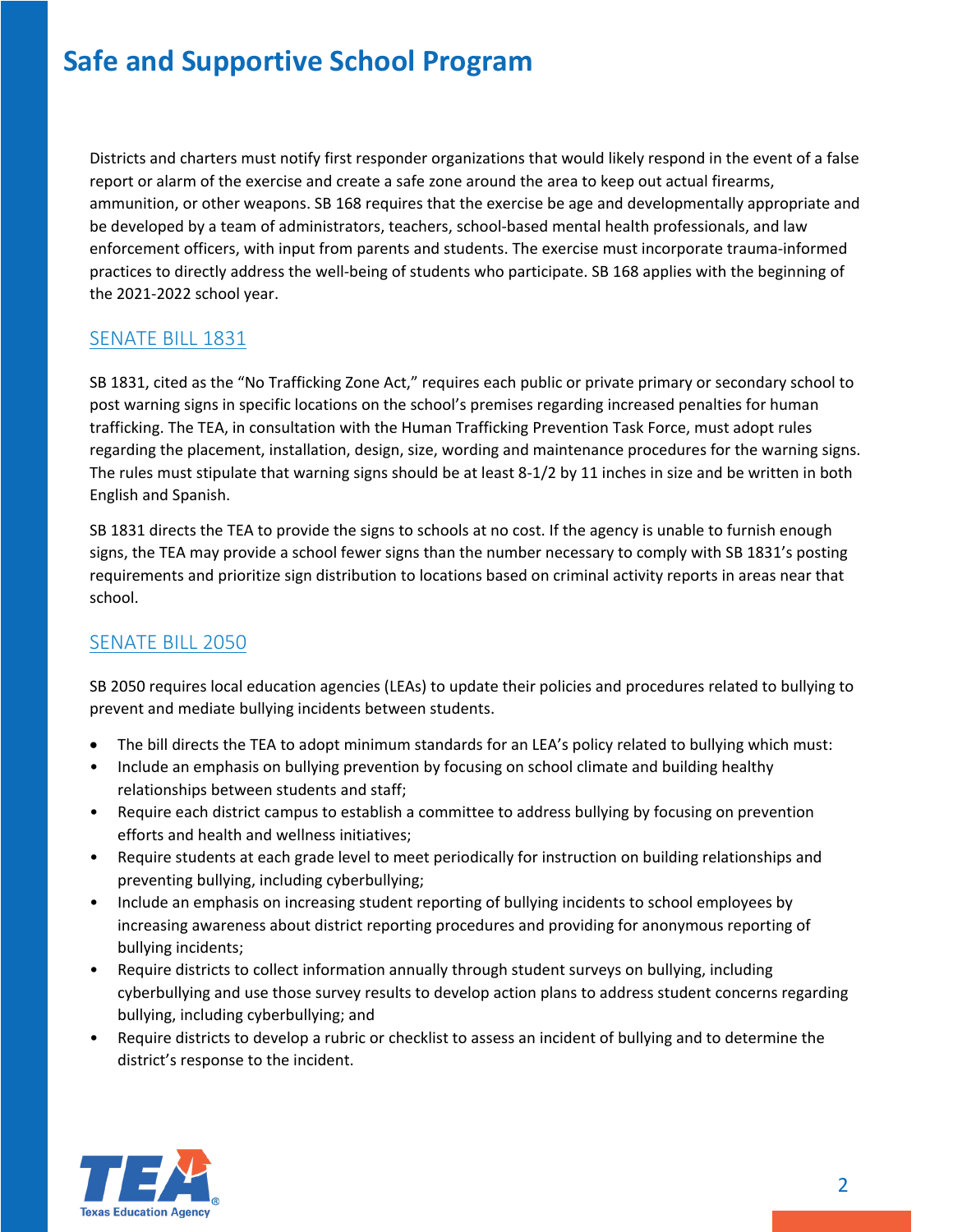Additionally, SB 2050 requires LEAs to report the number of reported incidents of bullying and the number of incidents of bullying that included cyberbullying, that have occurred at each campus to the TEA as required by Commissioner of Education rule.

#### **86TH LEGISLATURE - 2019**

### [HOUSE BILL 18](https://capitol.texas.gov/BillLookup/text.aspx?LegSess=86R&Bill=HB18)

HB 18 provides for implementation of best practice-based programs and research-based practices regarding mental health promotion and intervention, substance abuse prevention and intervention, and suicide prevention in public schools. The bill revises provisions relating to continuing education requirements for a classroom teacher, a principal, and a school counselor and provisions relating to the authorized and required components for staff development training provided by a public school district to an educator other than a principal. The bill includes an emphasis on mental health, including certain associated instruction, as an additional requirement for a district's health enrichment curriculum and requires the State Board of Education to adopt essential knowledge and skills for the health enrichment curriculum that address specified matters related to substance abuse, including the use of illegal drugs, abuse of prescription drugs, abuse of alcohol, and other forms of substance abuse. The bill requires the Texas Education Agency (TEA) to compile evidence-based substance abuse awareness programs for use by a district in the district's health enrichment curriculum and changes the method for determining the effectiveness of such a program.

### [HOUSE BILL 906](https://capitol.texas.gov/BillLookup/Text.aspx?LegSess=86R&Bill=HB906)

HB 906 amends the Education Code to establish the Collaborative Task Force on Public School Mental Health Services for purposes of studying and evaluating:

- mental health services that are funded by the state and provided at a public school district or open-enrollment charter school directly to a student enrolled in the district or charter school, a parent or family member of or person standing in parental relation to such a student, or an employee of the district or charter school;
- training provided to an educator employed by the district or charter school to provide the mental health services; and
- the impact such mental health services have on the physical and emotional safety and well-being of the individuals who are provided the mental health services and on the number of violent incidents that occur at districts or charter schools.

### [SENATE BILL 11](https://capitol.texas.gov/BillLookup/History.aspx?LegSess=86R&Bill=SB11)

SB 11 amends current law to revise and expand provisions relating to a public school district or public junior college district multihazard emergency operations plan, relating to a district safety and security audit and associated report to the Texas School Safety Center, and relating to additional plan components required specifically for a school district.